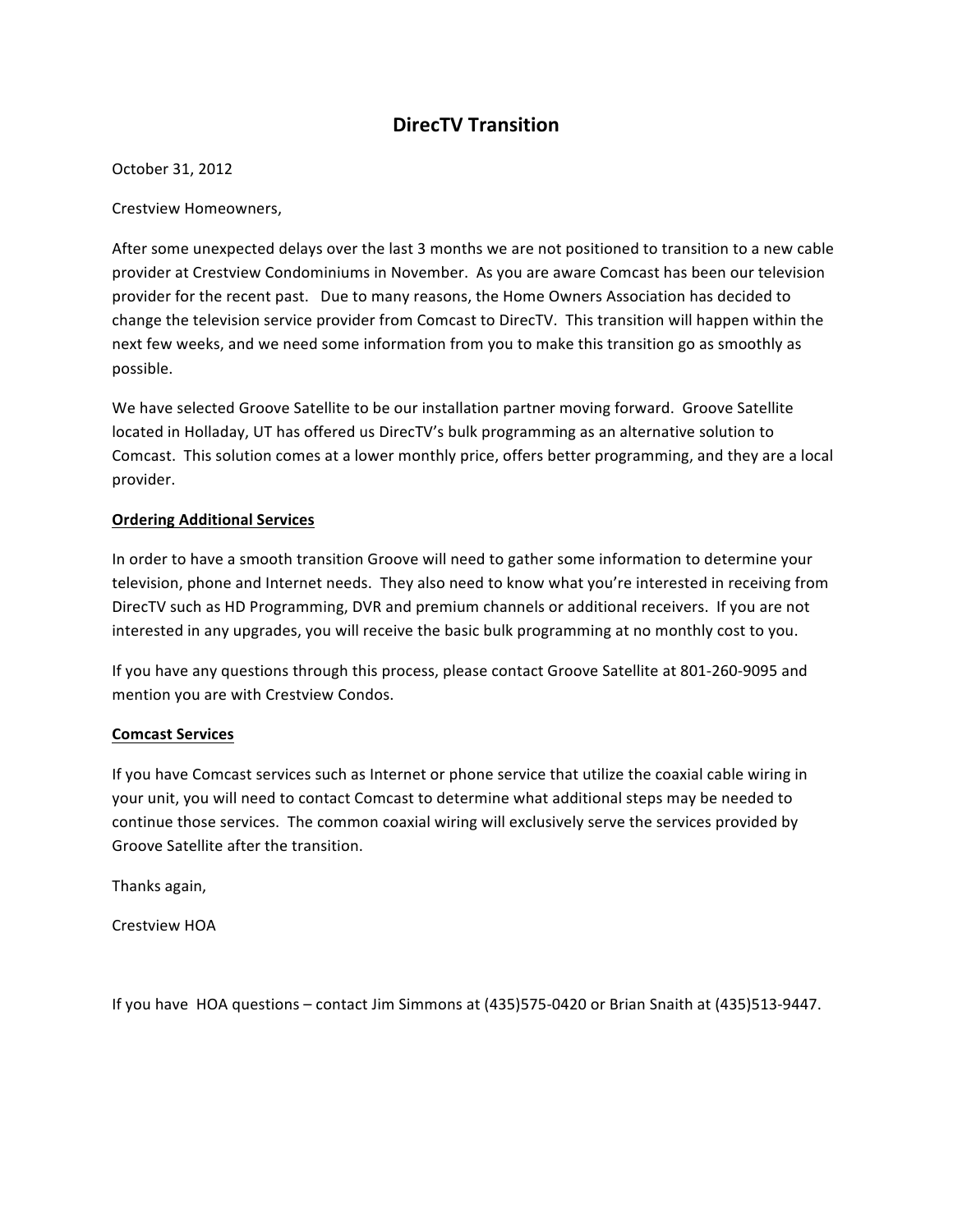| <b>ENTERTAINMENT</b> package<br>140 <sup>+</sup> digital channels<br><b>DIRECTV</b> |                           |                                       |               |                                               |                 |                                               |                      |  |  |  |
|-------------------------------------------------------------------------------------|---------------------------|---------------------------------------|---------------|-----------------------------------------------|-----------------|-----------------------------------------------|----------------------|--|--|--|
| <b>PRINT 吕</b><br>Print channels for ZIP Code 84096                                 |                           |                                       |               |                                               |                 |                                               |                      |  |  |  |
| <b>EN ESPAÑOL</b>                                                                   |                           |                                       |               |                                               |                 |                                               |                      |  |  |  |
| Cartoon Network (Este) HD 296                                                       |                           | <b>ONCE México*</b>                   | 447           | Univision (Este) HD                           | $HD$ 402        | V-me*                                         | 440                  |  |  |  |
| <b>NATIONALS</b>                                                                    |                           |                                       |               |                                               |                 |                                               |                      |  |  |  |
| A&E                                                                                 | $HD$ 265                  | Disney Channel (West)                 | 291           | Hope*                                         | 368             | ReelzChannel                                  | 238                  |  |  |  |
| <b>ABC Family</b>                                                                   | <b>HD</b> 311             | Disney XD                             | $H0$ 292      | <b>INSP</b>                                   | 364             | SOAPnet                                       | 262                  |  |  |  |
| American Movie Classics                                                             | $HD$ 254                  | E! Entertainment                      | $H0$ 236      | <b>ION Television</b>                         | 305             | ShopNBC                                       | 316                  |  |  |  |
| (AMC)                                                                               |                           | <b>ESPN</b>                           | <b>HD</b> 206 | <b>ION Television West</b>                    | 347             | Spike                                         | <b>HD</b> 241        |  |  |  |
| Animal Planet                                                                       | <b>HD</b> 282<br>$HD$ 239 | ESPN 3D (HD)                          | <b>HD</b> 106 | <b>Investigation Discovery</b>                | 285             | Syfy Channel                                  | $HD$ 244             |  |  |  |
| Audience Network<br><b>BBC</b> America                                              | 264                       | ESPN <sub>2</sub>                     | $HD$ 209      | (ID)                                          | 313             | <b>TBS</b>                                    | <b>HD</b> 247        |  |  |  |
| <b>BYU TV</b>                                                                       | 374                       | EWTN                                  | 370           | Jewelry Television<br>Jewish Life Television* | 366             | <b>TCT Network</b>                            | 377                  |  |  |  |
| BabyFirstTV*                                                                        | 293                       | <b>Enlace Christian</b>               | 448           | Lifetime                                      | $HD$ 252        | <b>TNT</b>                                    | $HD$ 245             |  |  |  |
| <b>Black Entertainment</b>                                                          | $HD$ 329                  | Television*<br><b>FX</b>              | $H0$ 248      | Lifetime Movie Network                        | 253             | <b>TV Guide Network</b>                       | 273                  |  |  |  |
| Television (BET)                                                                    |                           | Food Network                          | $HD$ 231      | LinkTV                                        | 375             | <b>TV Land</b>                                | 304                  |  |  |  |
| <b>Bloomberg Television</b>                                                         | 353                       | Fox News Channel                      | <b>HD</b> 360 | MHz WORLDVIEW*                                | 2183            | TeenNick                                      | 303                  |  |  |  |
| Bravo                                                                               | $HD$ 237                  | Free Speech TV*                       | 348           | <b>MSNBC</b>                                  | <b>HD</b> 356   | The Learning Channel                          | $HD$ 280             |  |  |  |
| <b>CMT</b>                                                                          | <b>HD</b> 327             | <b>GEM NET (Global</b>                | 2068          | <b>MTV</b>                                    | <b>HD</b> 331   | The Word Network                              | 373                  |  |  |  |
| <b>CNBC</b>                                                                         | <b>HD</b> 355             | Expansion Media                       |               | MTV <sub>2</sub>                              | 333             | <b>Travel Channel</b>                         | <b>HD</b> 277        |  |  |  |
| <b>CNBC World</b>                                                                   | 357                       | Network)*<br>GOD TV                   | 365           | <b>NASA TV</b>                                | 289             | <b>Trinity Broadcasting</b><br>Network (TBN)  | 372                  |  |  |  |
| <b>CNN</b>                                                                          | <b>HD</b> 202             | GSN, the network for                  | 233           | <b>NRB</b>                                    | 378             | TruTV                                         | $HD$ 246             |  |  |  |
| <b>CSPAN1</b>                                                                       | 350                       | games                                 |               | National Geographic                           | $HD$ 276        | <b>Turner Classic Movies</b>                  | 256                  |  |  |  |
| <b>CSPAN 2</b>                                                                      | 351                       | Galavision                            | 404           | Channel                                       |                 | (TCM)                                         |                      |  |  |  |
| Cartoon Network (East)                                                              | $HD$ 296                  | Golden Eagle                          | 363           | Nick Jr.                                      | 301             | <b>USA Network</b>                            | $HD$ 242             |  |  |  |
| Cartoon Network (West)                                                              | 297<br>376                | Broadcasting*<br>Gospel Music Channel | 338           | Nickelodeon (East)                            | $H0$ 299<br>300 | Univision<br>VH <sub>1</sub>                  | 402<br><b>HD</b> 335 |  |  |  |
| <b>Christian Television</b><br>Network (CTN)                                        |                           | <b>HDNet</b>                          | <b>HD</b> 306 | Nickelodeon (West)<br><b>OWN</b>              | 279             | Velocity                                      | <b>HD</b> 281        |  |  |  |
| Church Channel                                                                      | 371                       | HITN*                                 | 438           | PBS                                           | $\mathbf{0}$    | WE: Women's                                   | 260                  |  |  |  |
| <b>Comedy Central</b>                                                               | $HD$ 249                  | <b>Hallmark Channel</b>               | <b>HD</b> 312 | <b>Pursuit Channel</b>                        | 608             | Entertainment                                 |                      |  |  |  |
| Daystar                                                                             | 369                       | <b>Headline News</b>                  | 204           | QVC                                           | 275             | <b>Weather Channel</b>                        | <b>HD</b> 362        |  |  |  |
| Discovery Channel                                                                   | <b>HD</b> 278             | <b>History Channel</b>                | $H0$ 269      | <b>RFD TV</b>                                 | 345             | World Harvest Television                      | 367                  |  |  |  |
| Disney Channel (East)                                                               | $HD$ 290                  | Home & Garden<br>Television (HGTV)    | $H0$ 229      |                                               |                 |                                               |                      |  |  |  |
|                                                                                     |                           | Home Shopping Network                 | 240           |                                               |                 |                                               |                      |  |  |  |
| <b>SATELLITE RADIO</b>                                                              |                           |                                       |               |                                               |                 |                                               |                      |  |  |  |
| SONICTAP: 60's                                                                      | 803                       | <b>SONICTAP: Dance</b>                | 859           | <b>SONICTAP: Light</b>                        | 866             | SONICTAP: Showtunes                           | 823                  |  |  |  |
| Revolution                                                                          |                           | SONICTAP: Fiesta                      | 870           | Classical                                     |                 | SONICTAP: Silky Soul                          | 843                  |  |  |  |
| SONICTAP: 70's Hits                                                                 | 804                       | Tropical                              |               | SONICTAP: Love Songs                          | 819             | SONICTAP: Silver Screen                       | 822                  |  |  |  |
| SONICTAP: 8-Tracks                                                                  | 840                       | SONICTAP: Full Metal                  | 830           | SONICTAP: Malt Shop<br>Oldies                 | 802             | SONICTAP: Singer-                             | 836                  |  |  |  |
| SONICTAP: 80's Hits                                                                 | 805                       | Jacket<br>SONICTAP: Gospel Glory      | 827           | SONICTAP: Mariachi                            | 876             | Songwriters                                   |                      |  |  |  |
| SONICTAP: 90's Hits                                                                 | 806                       | SONICTAP: Great                       | 855           | SONICTAP: Metro Blend                         | 853             | SONICTAP: Smooth Jazz                         | 851                  |  |  |  |
| SONICTAP: Adult<br>Alternative                                                      | 832                       | Standards                             |               | SONICTAP: Modern                              | 814             | SONICTAP: Soft Hits                           | 849                  |  |  |  |
| SONICTAP: Adult                                                                     | 821                       | SONICTAP: Hallelujah                  | 828           | Country                                       |                 | SONICTAP: SubTerranean<br>SONICTAP: Symphonic | 858<br>864           |  |  |  |
| Contemporary                                                                        |                           | SONICTAP: Hit Country                 | 809           | SONICTAP: Musica De<br>Las Americas           | 872             | SONICTAP: The Boombox                         | 846                  |  |  |  |
| SONICTAP: Alternative                                                               | 834                       | SONICTAP: Honky Tonk<br>Tavern        | 811           | SONICTAP: New Age                             | 856             | SONICTAP: The Spirit                          | 826                  |  |  |  |
| SONICTAP: Beautiful<br>Instrumentals                                                | 820                       | SONICTAP: Hot Jamz                    | 825           | SONICTAP: Rat Pack                            | 807             | SONICTAP: Today's Hits                        | 816                  |  |  |  |
| <b>SONICTAP: Big</b>                                                                | 801                       | SONICTAP: Hottest Hits                | 818           | <b>SONICTAP: Reality Bites</b>                | 838             | <b>SONICTAP: Traditional</b>                  | 808                  |  |  |  |
| Band/Swing                                                                          |                           | SONICTAP: Hurbano                     | 875           | SONICTAP: Red, Rock                           | 810             | Country                                       |                      |  |  |  |
| SONICTAP: Bluegrass                                                                 | 812                       | SONICTAP: Hype                        | 847           | and Blues                                     |                 | SONICTAP: Y2k Hits                            | 817                  |  |  |  |
| <b>SONICTAP: Blues</b>                                                              | 854                       | SONICTAP: Ink'd                       | 835           | SONICTAP: Reggae                              | 863             | SONICTAP: Zen                                 | 857                  |  |  |  |
| SONICTAP: Classic Jazz<br><b>Vocal Blend</b>                                        | 850                       | SONICTAP: Latin Hits                  | 871           | SONICTAP: Retro Disco<br>SONICTAP: Rock en    | 845<br>878      |                                               |                      |  |  |  |
| SONICTAP: Classic R&B                                                               | 842                       | SONICTAP: Latin Jazz                  | 879           | Espanol                                       |                 |                                               |                      |  |  |  |
| <b>SONICTAP: Classic Rock</b>                                                       | 833                       |                                       |               | SONICTAP: Salsa                               | 874             |                                               |                      |  |  |  |
| <b>LOCALS</b>                                                                       |                           |                                       |               |                                               |                 |                                               |                      |  |  |  |
| <b>BYU</b>                                                                          | 68                        | KJZZ                                  | 14            | KSTU (FOX)                                    | <b>HD</b><br>13 | KUED (PBS)                                    | HD<br>7              |  |  |  |
| <b>ION</b>                                                                          | 16                        | KMYU (MNT)                            | 12            | <b>KTMW</b>                                   | 20              | KUEN2 (PBS)                                   | 9                    |  |  |  |
| KBYU (PBS)                                                                          | <b>HD</b><br>11           | <b>KPNZ</b>                           | 24            | KTVX (ABC)                                    | HD<br>4         | KUTH                                          | 32<br><b>HD</b>      |  |  |  |
|                                                                                     |                           |                                       | HD            |                                               | <b>HD</b>       |                                               | HD                   |  |  |  |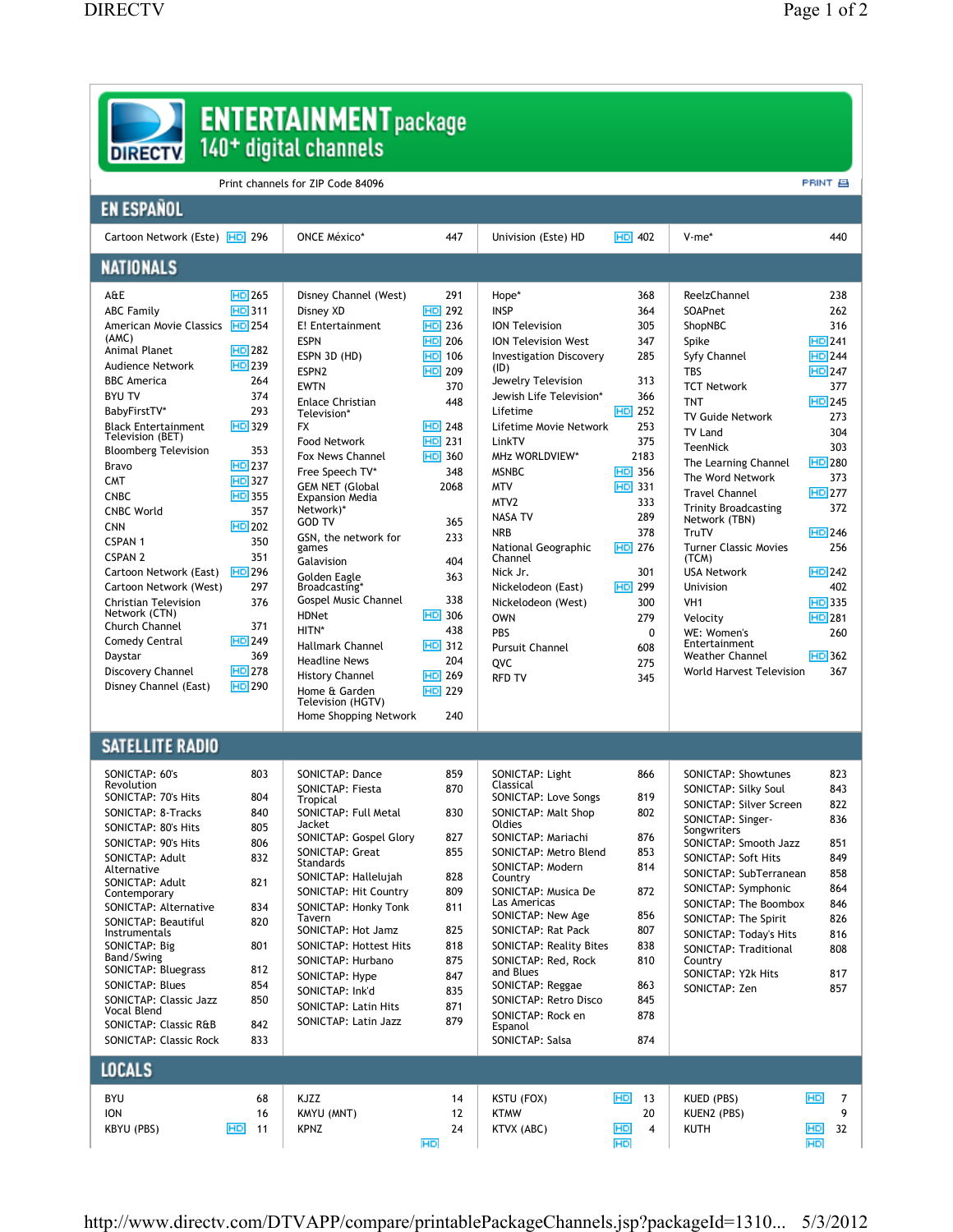| KCSG (MNT) | 44   KSL (NBC) |  | $\overline{\phantom{a}}$ 5   KUCW (CW) | $\overline{\phantom{a}}$ 30   KUTV (CBS) | $\mathcal{D}$ |
|------------|----------------|--|----------------------------------------|------------------------------------------|---------------|

\*The following channels require a special dish or equipment: MHz, GEM NET, Hope Channel, JLTV, Once, HITN, V-Me, Enlace, Golden Eagle Broadcasting, and Free Speech TV. Please call 1-800-531-5000 for more information.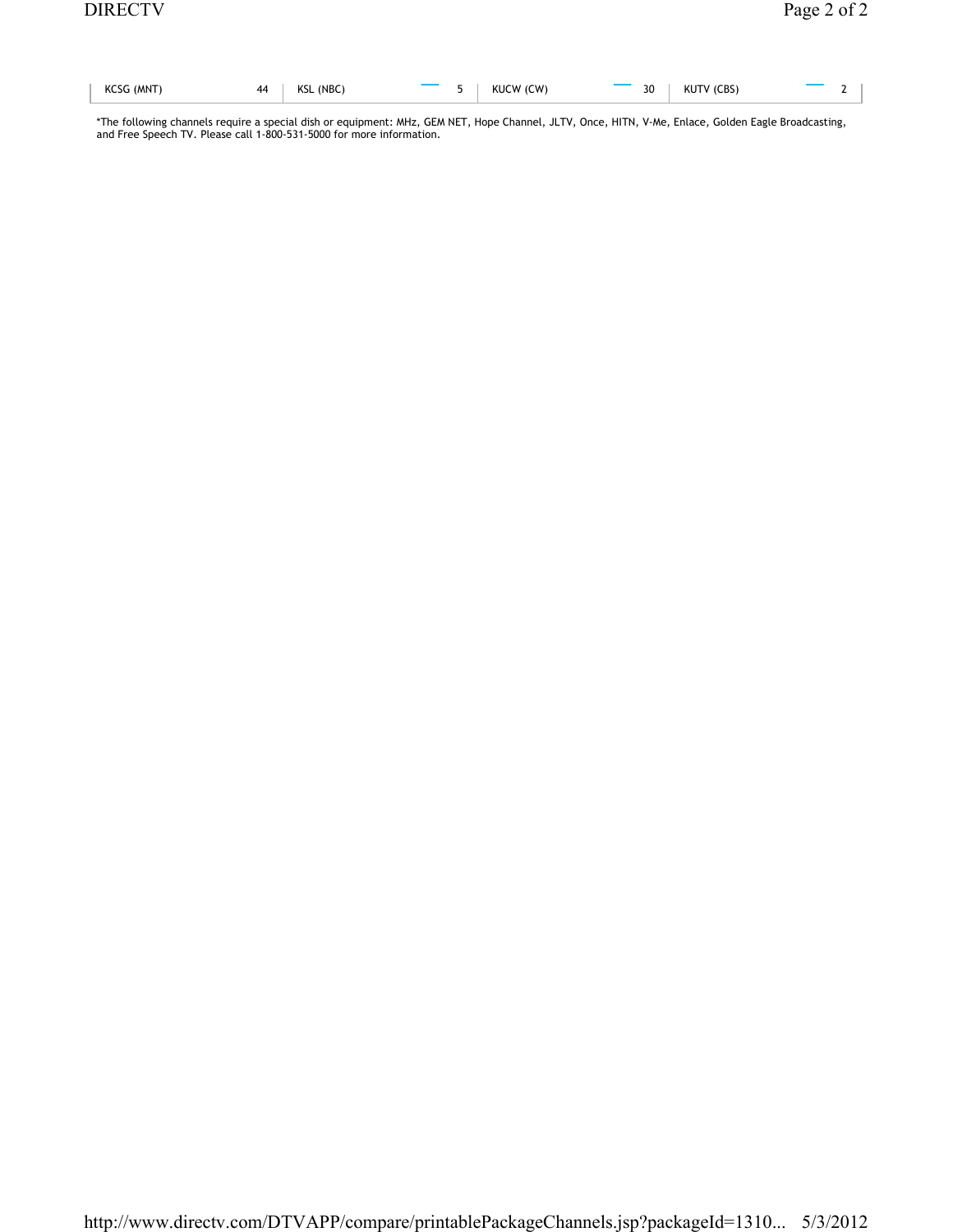| <b>DIRECTV.</b>                                |                  | 150 <sup>+</sup> digital channels            |                      |                                                |               |                                              |                      |
|------------------------------------------------|------------------|----------------------------------------------|----------------------|------------------------------------------------|---------------|----------------------------------------------|----------------------|
|                                                |                  | Print channels for ZIP Code 84096            |                      |                                                |               |                                              | PRINT 目              |
| <b>EN ESPAÑOL</b>                              |                  |                                              |                      |                                                |               |                                              |                      |
| <b>ONCE México*</b>                            | 447              | V-me*                                        | 440                  |                                                |               |                                              |                      |
| <b>NATIONALS</b>                               |                  |                                              |                      |                                                |               |                                              |                      |
| 3net (HD)                                      | <b>HD</b> 107    | Disney Channel (East)                        | $HD$ 290             | Hope*                                          | 368           | ReelzChannel                                 | 238                  |
| A&E                                            | $HD$ 265         | Disney Channel (West)                        | 291                  | <b>INSP</b>                                    | 364           | SOAPnet                                      | 262                  |
| <b>ABC Family</b>                              | <b>HD</b> 311    | Disney XD                                    | $HD$ 292             | <b>ION Television</b>                          | 305           | Science Channel                              | <b>HD</b> 284<br>316 |
| American Movie Classics <b>HD</b> 254<br>(AMC) |                  | E! Entertainment<br><b>ESPN</b>              | $H0$ 236<br>$HD$ 206 | <b>ION Television West</b><br>Independent Film | 347<br>559    | ShopNBC<br>Spike                             | <b>HD</b> 241        |
| Animal Planet                                  | <b>HD</b> 282    | ESPN 3D (HD)                                 | <b>HD</b> 106        | Channel (IFC)                                  |               | Syfy Channel                                 | <b>HD</b> 244        |
| <b>Audience Network</b>                        | $H0$ 239         | ESPN <sub>2</sub>                            | $HD$ 209             | <b>Investigation Discovery</b>                 | 285           | <b>TBS</b>                                   | <b>HD</b> 247        |
| <b>BBC</b> America                             | 264              | <b>ESPNEWS</b>                               | <b>HD</b> 207        | (ID)<br>Jewelry Television                     | 313           | <b>TCT Network</b>                           | 377                  |
| <b>BYU TV</b>                                  | 374              | <b>ESPNU</b>                                 | $HD$ 208             | Jewish Life Television*                        | 366           | <b>TNT</b>                                   | $HD$ 245             |
| BabyFirstTV*                                   | 293              | <b>EWTN</b>                                  | 370                  | Lifetime                                       | $HD$ 252      | <b>TV Guide Network</b>                      | 273                  |
| Big Ten Network                                | <b>HD</b> 610    | <b>Enlace Christian</b>                      | 448                  | Lifetime Movie Network                         | 253           | TV Land                                      | 304                  |
| <b>Black Entertainment</b><br>Television (BET) | $HD$ 329         | Television*                                  |                      | LinkTV                                         | 375           | TV One                                       | 328                  |
| <b>Bloomberg Television</b>                    | 353              | <b>FX</b>                                    | $HD$ 248             | <b>MHz WORLDVIEW*</b>                          | 2183          | <b>TeenNick</b>                              | 303                  |
| Bravo                                          | $HD$ 237         | Food Network                                 | $H0$ 231<br>$HD$ 360 | <b>MLB Network</b>                             | $HD$ 213      | The Learning Channel                         | <b>HD</b> 280        |
| CCTV-9                                         | 2053             | Fox News Channel<br>Free Speech TV*          | 348                  | MLB Strike Zone HD                             | $HD$ 719      | The Word Network                             | 373                  |
| <b>CMT</b>                                     | <b>HD</b> 327    | Fuse                                         | 339                  | <b>MSNBC</b>                                   | $HD$ 356      | <b>Travel Channel</b>                        | <b>HD</b> 277        |
| <b>CNBC</b>                                    | $HD$ 355         | <b>GEM NET (Global</b>                       | 2068                 | <b>MTV</b>                                     | <b>HD</b> 331 | <b>Trinity Broadcasting</b><br>Network (TBN) | 372                  |
| <b>CNBC World</b>                              | 357              | <b>Expansion Media</b>                       |                      | MTV <sub>2</sub>                               | 333           | TruTV                                        | $HD$ 246             |
| <b>CNN</b>                                     | $HD$ 202         | Network)*<br><b>GOD TV</b>                   | 365                  | <b>NASA TV</b>                                 | 289           | <b>Turner Classic Movies</b>                 | 256                  |
| <b>CSPAN1</b>                                  | 350              | GSN, the network for                         | 233                  | <b>NFL Network</b>                             | $HD$ 212      | (TCM)                                        |                      |
| <b>CSPAN 2</b>                                 | 351              | games                                        |                      | <b>NRB</b>                                     | 378           | <b>USA Network</b>                           | $HD$ 242             |
| Cartoon Network (East)                         | 296<br><b>HD</b> | Galavision                                   | 404                  | National Geographic<br>Channel                 | <b>HD</b> 276 | Univision                                    | 402                  |
| Cartoon Network (West)                         | 297              | Golden Eagle                                 | 363                  | Nick Jr.                                       | 301           | VH <sub>1</sub>                              | $HD$ 335             |
| Christian Television<br>Network (CTN)          | 376              | Broadcasting*<br><b>Gospel Music Channel</b> | 338                  | Nickelodeon (East)                             | $H0$ 299      | Velocity<br>WE: Women's                      | <b>HD</b> 281<br>260 |
| Church Channel                                 | 371              | <b>HDNet</b>                                 | $HD$ 306             | Nickelodeon (West)                             | 300           | Entertainment                                |                      |
| Comedy Central                                 | $HD$ 249         | HITN*                                        | 438                  | <b>OWN</b>                                     | 279           | <b>Weather Channel</b>                       | <b>HD</b> 362        |
| <b>Cooking Channel</b>                         | 232              | <b>Hallmark Channel</b>                      | $HD$ 312             | <b>PBS</b>                                     | 0             | World Harvest Television                     | 367                  |
| <b>Current TV</b>                              | 358              | <b>Headline News</b>                         | 204                  | <b>Pursuit Channel</b>                         | 608           | n3D                                          | <b>HD</b> 103        |
| Daystar                                        | 369              | <b>History Channel</b>                       | $H0$ 269             | QVC                                            | 275           |                                              |                      |
| Discovery Channel                              | $HD$ 278         | Home & Garden                                | $HD$ 229             | <b>RFD TV</b>                                  | 345           |                                              |                      |
|                                                |                  | Television (HGTV)<br>Home Shopping Network   | 240                  |                                                |               |                                              |                      |
| <b>REGIONAL SPORT NETWORKS</b>                 |                  |                                              |                      |                                                |               |                                              |                      |
| Altitude Sports & Ent.                         | $HD$ 681         | ROOT SPORTS Rocky                            | $HD$ 683             |                                                |               |                                              |                      |
| 681                                            |                  | Mountain                                     |                      |                                                |               |                                              |                      |
| <b>SATELLITE RADIO</b>                         |                  |                                              |                      |                                                |               |                                              |                      |
| SONICTAP: 60's                                 | 803              | SONICTAP: Classic Rock                       | 833                  | SONICTAP: Love Songs                           | 819           | SONICTAP: Silky Soul                         |                      |
| Revolution<br>SONICTAP: 70's Hits              | 804              | SONICTAP: Dance                              | 859                  | SONICTAP: Malt Shop                            | 802           | SONICTAP: Silver Screen                      |                      |
| SONICTAP: 8-Tracks                             | 840              | SONICTAP: Fiesta                             | 870                  | Oldies<br>SONICTAP: Mariachi                   | 876           | SONICTAP: Singer-                            | 836                  |
| SONICTAP: 80's Hits                            | 805              | Tropical<br>SONICTAP: Gospel Glory           | 827                  | SONICTAP: Metro Blend                          | 853           | Songwriters<br>SONICTAP: Smooth Jazz         | 851                  |
| SONICTAP: 90's Hits                            | 806              | SONICTAP: Great                              | 855                  | SONICTAP: Modern                               | 814           | SONICTAP: Soft Hits                          | 849                  |
| SONICTAP: Adult                                | 832              | Standards                                    |                      | Country                                        |               | SONICTAP: SubTerranean                       | 858                  |
| Alternative                                    |                  | SONICTAP: Hit Country                        | 809                  | SONICTAP: Musica De<br>Las Americas            | 872           | SONICTAP: Symphonic                          | 864                  |
| SONICTAP: Adult<br>Contemporary                | 821              | SONICTAP: Honky Tonk<br>Tavern               | 811                  | SONICTAP: New Age                              | 856           | SONICTAP: The Boombox                        | 846                  |
| SONICTAP: Alternative                          | 834              | SONICTAP: Hottest Hits                       | 818                  | SONICTAP: Rat Pack                             | 807           | SONICTAP: The Spirit                         | 826                  |
| SONICTAP: Beautiful                            | 820              | SONICTAP: Hurbano                            | 875                  | <b>SONICTAP: Reality Bites</b>                 | 838           | SONICTAP: Today's Hits                       | 816                  |
| Instrumentals                                  |                  | SONICTAP: Hype                               | 847                  | SONICTAP: Red, Rock                            | 810           | SONICTAP: Traditional                        | 808                  |
| SONICTAP: Big                                  | 801              | SONICTAP: Ink'd                              | 835                  | and Blues                                      |               | Country                                      |                      |
| Band/Swing<br>SONICTAP: Bluegrass              | 812              | SONICTAP: Latin Hits                         | 871                  | SONICTAP: Reggae                               | 863           | SONICTAP: Y2k Hits                           | 817                  |
| SONICTAP: Blues                                | 854              | SONICTAP: Latin Jazz                         | 879                  | SONICTAP: Retro Disco                          | 845           | SONICTAP: Zen                                | 857                  |
| SONICTAP: Classic Jazz                         | 850              | SONICTAP: Light                              | 866                  | SONICTAP: Rock en<br>Espanol                   | 878           |                                              |                      |
| Vocal Blend                                    |                  | Classical                                    |                      |                                                |               |                                              |                      |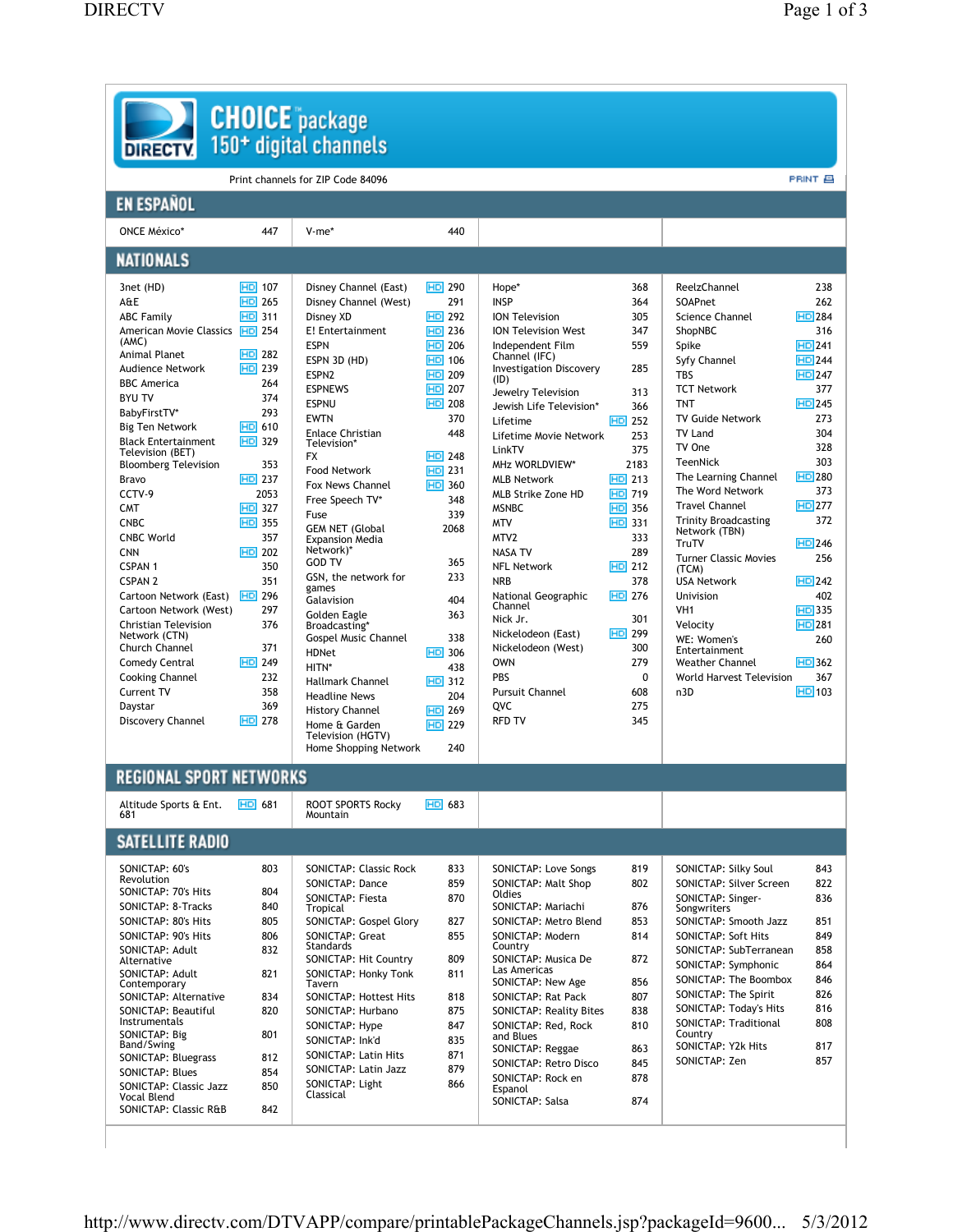| <b>LOCALS</b>                          |                      |                                   |                |                                         |                           |                                          |                |
|----------------------------------------|----------------------|-----------------------------------|----------------|-----------------------------------------|---------------------------|------------------------------------------|----------------|
| <b>BYU</b><br><b>ION</b><br>KBYU (PBS) | 68<br>16<br>HD<br>11 | KJZZ<br>KMYU (MNT)<br><b>KPNZ</b> | 14<br>12<br>24 | KSTU (FOX)<br><b>KTMW</b><br>KTVX (ABC) | HD<br>13<br>20<br>HD<br>4 | KUED (PBS)<br>KUEN2 (PBS)<br><b>KUTH</b> | HD<br>32<br>HD |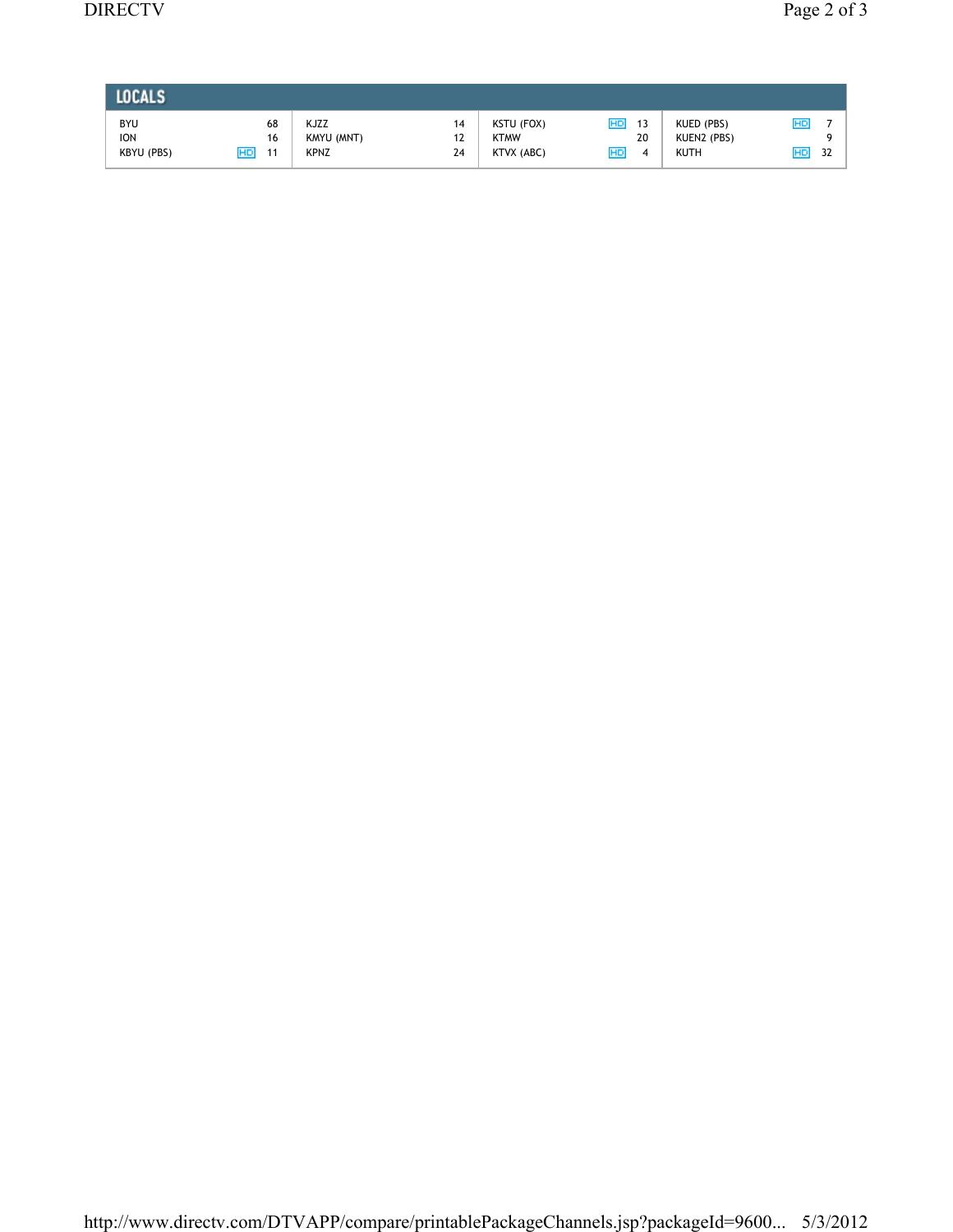| <b>LOCALS</b> |    |           |    |           |                 |            |  |
|---------------|----|-----------|----|-----------|-----------------|------------|--|
| KCSG (MNT)    | 44 | KSL (NBC) | HD | KUCW (CW) | <b>HD</b><br>30 | KUTV (CBS) |  |

\*The following channels require a special dish or equipment: MHz, GEM NET, Hope Channel, JLTV, Once, HITN, V-Me, Enlace, Golden Eagle Broadcasting, and Free Speech TV. Please call 1-800-531-5000 for more information.